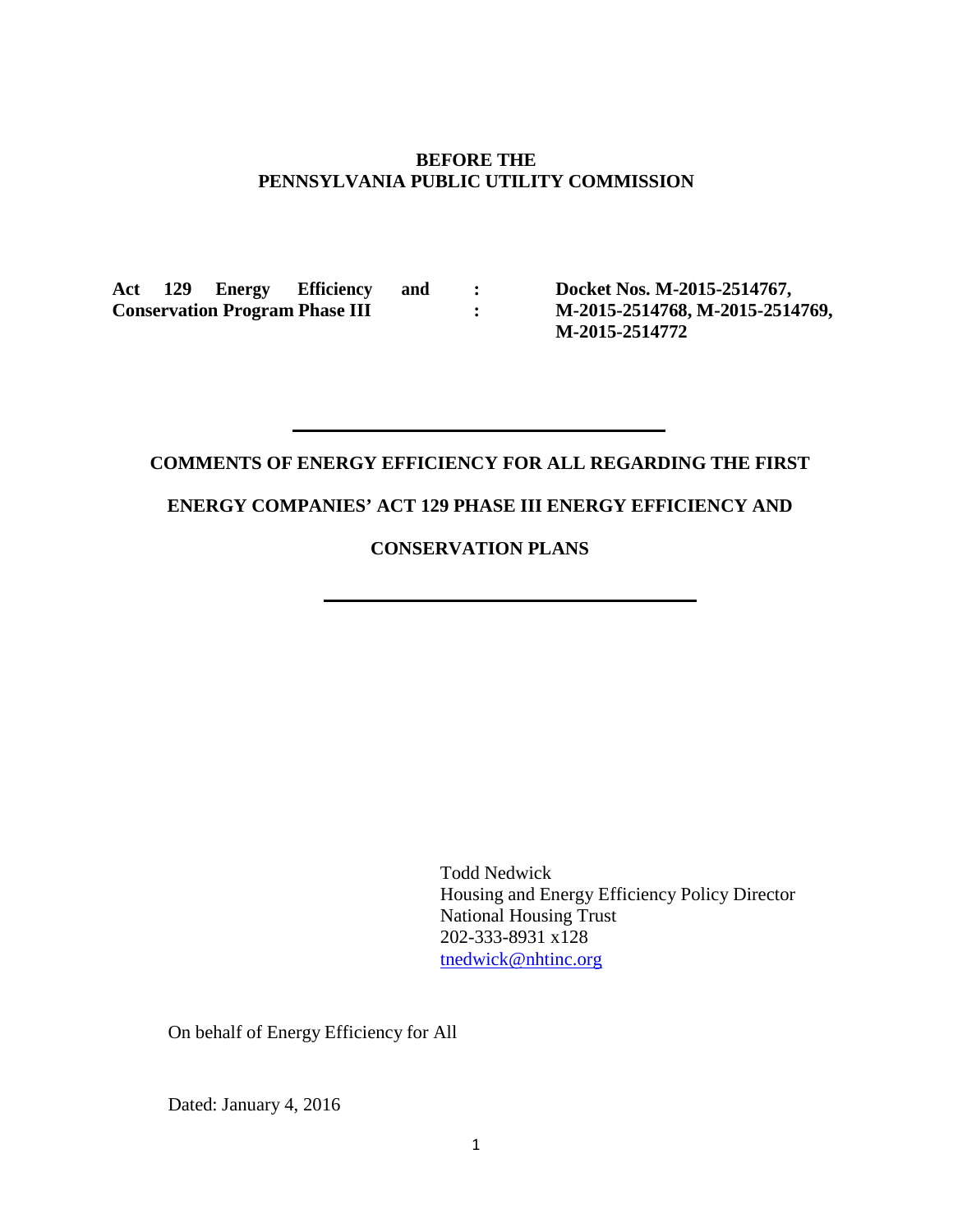## **I. INTRODUCTION**

These comments are submitted by the Energy Efficiency for All (EEFA) coalition in response to the Act 129 Phase III Energy Efficiency and Conservation Program (EE&C) Plans filed by West Penn Power Company, Metropolitan Edison Company, Pennsylvania Electric Company, and Pennsylvania Power Company (collectively the First Energy Companies) on November 30, 2015.

EEFA is a partnership of national and Pennsylvania organizations that share a common goal of ensuring that the owners and tenants of multifamily housing can access energy efficiency services to reduce the energy consumption of these buildings and to preserve existing affordable housing for economically vulnerable households. EEFA members and supporters who participated in the development of these comments include ACTION-Housing, Inc., The National Housing Trust, The Natural Resources Defense Council, the Keystone Energy Efficiency Alliance, and Earthjustice.

In these comments, EEFA (1) identifies four program elements that should inform treatment of multifamily efficiency in all EDCs' plans, (2) discusses, in light of these four elements, several particular issues with the First Energy Companies' plans, and (3) requests that the PUC approve the First Energy Companies' plans only on condition that the First Energy Companies provide certain additional information to the PUC. Within 60 days, the First Energy Companies should be required to provide specific, quantified information (detailed below) concerning its planned budgets, savings, incentives, and outreach plans for multi-family initiatives. Complementarily, EEFA recommends that the PUC direct the SWE, with input from stakeholders and EDCs, to develop requirements for transparent data tracking and reporting for the EDCs' multifamily programs— the tracking and reporting that will be needed to conduct a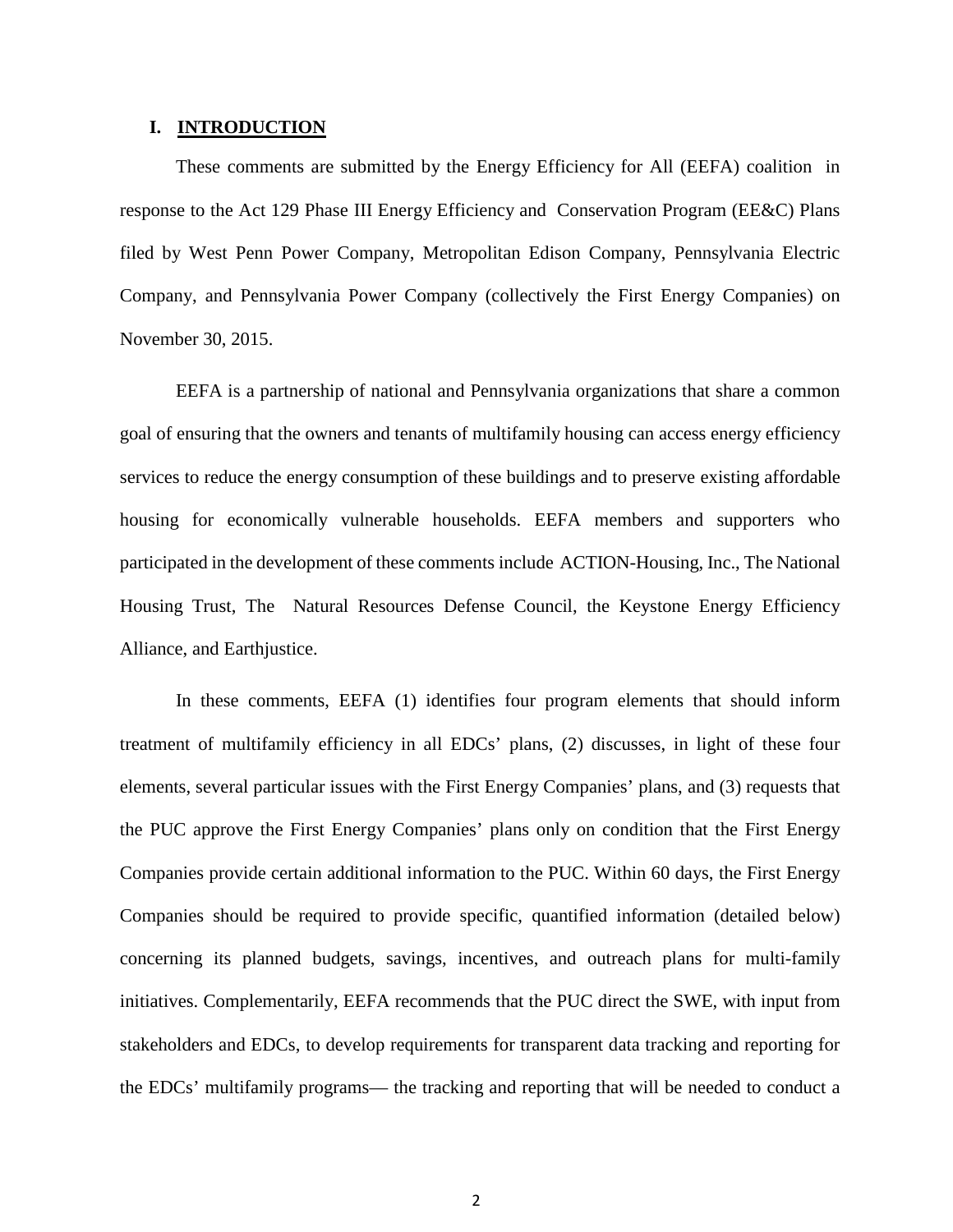potential study for multifamily energy efficiency and assess whether the EDCs are adequately addressing the needs of the multifamily market. Finally, EEFA recommends that the Commission provide additional guidance to increase the effectiveness of the Multifamily Housing Working Group (MHWG) that the Commission directed the Bureau of Consumer Services (BCS) to convene.<sup>[1](#page-2-0)</sup> Where EEFA does not provide specific comments on the EE&C Plans it requests that the Commission not take that to imply endorsement by EEFA.

EEFA thanks the Commission for the opportunity to provide these comments.

## **II. ESSENTIAL MULTIFAMILY PROGRAM ELEMENTS FOR EE&C PLANS**

EEFA appreciates the emphasis that the Commission has placed on providing sufficient benefits to the multifamily market, and recognizes that elements of the plans filed by most of the EDCs demonstrate some effort to improve the availability of these services. However, the EDCs have not gone far enough to assure that their multifamily programs will be successful in meeting the needs of their customers. Consistent with best-practice approaches to providing efficiency services for multifamily housing<sup>[2](#page-2-1)</sup> and with EEFA's previous comments in Phase III proceedings,<sup>[3](#page-2-2)</sup> EEFA recommends that the Commission provide additional direction to the EDCs and require them to place special attention on the following key elements of their multifamily energy efficiency program designs in order to overcome the unique barriers faced by this market:

1. Programs must strive to provide comprehensive savings in multifamily housing that address all applicable end uses, regardless of whether electricity is provided through residential or commercial accounts, or through a combination of the two;

<span id="page-2-0"></span><sup>&</sup>lt;sup>1</sup> Act 129 Phase III Implementation Order, p.80

<span id="page-2-2"></span><span id="page-2-1"></span><sup>2</sup> For example, see [http://energyefficiencyforall.org/resources/program-design-guide-energy](http://energyefficiencyforall.org/resources/program-design-guide-energy-efficiency-programs-multifamily-affordable-housing)[efficiency-programs-multifamily-affordable-housing](http://energyefficiencyforall.org/resources/program-design-guide-energy-efficiency-programs-multifamily-affordable-housing) and [http://aceee.org/research-report/e13n.](http://aceee.org/research-report/e13n) <sup>3</sup> <http://www.puc.state.pa.us/pcdocs/1356566.pdf>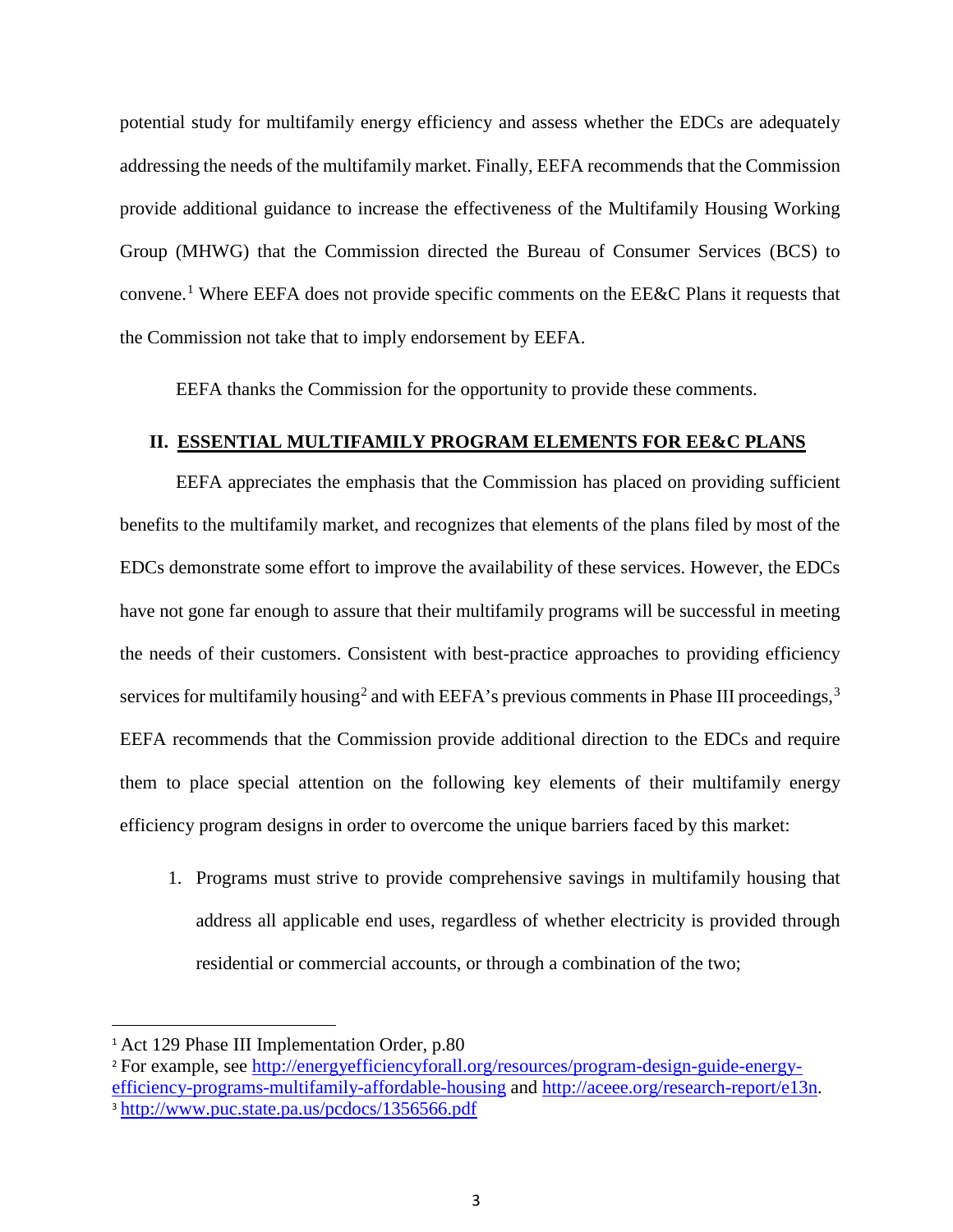- 2. Program participation requirements must be streamlined to eliminate programmatic barriers to participation;
- 3. Incentivesfor affordable multifamily housing initiatives must be sufficient to overcome the unique financial barriers that this market faces, with universally slim operating margins and the inability of affordable housing providers to adequately recover operating and capital costs through increased rents;
- 4. EDCs must engage housing providers and supporting organizations to develop collaborative approaches to reaching this market and overcoming the participation barriers that it faces.

The Commission should also charge the MHWG with addressing these items at its meetings and in its reports (see below). As filed, the plans of some of the utilities address these program elements to some degree. However it is generally not possible, with the limited detail provided in the EDCs' plans, to confirm the extent to which they have taken these program elements into account in their program designs, nor how they will be applied. Therefore EEFA requests that the Commission clearly state its expectations that the EDCs incorporate these best practices in implementing their multifamily energy efficiency programs, and that it require supplemental information on the EDC Plans as follows.

## **III.SPECIFIC COMMENTS REGARDING FIRST ENERGY COMPANIES' EE&C PLANS**

EEFA finds the Phase III EE&C plans of the First Energy Companies to be woefully short on detail regarding multifamily energy efficiency— so much so that it is difficult to believe that the proposed services will be successful in meeting the needs of this market in the First Energy service territories. The WARM plus and WARM Extra Measures programs appear to be available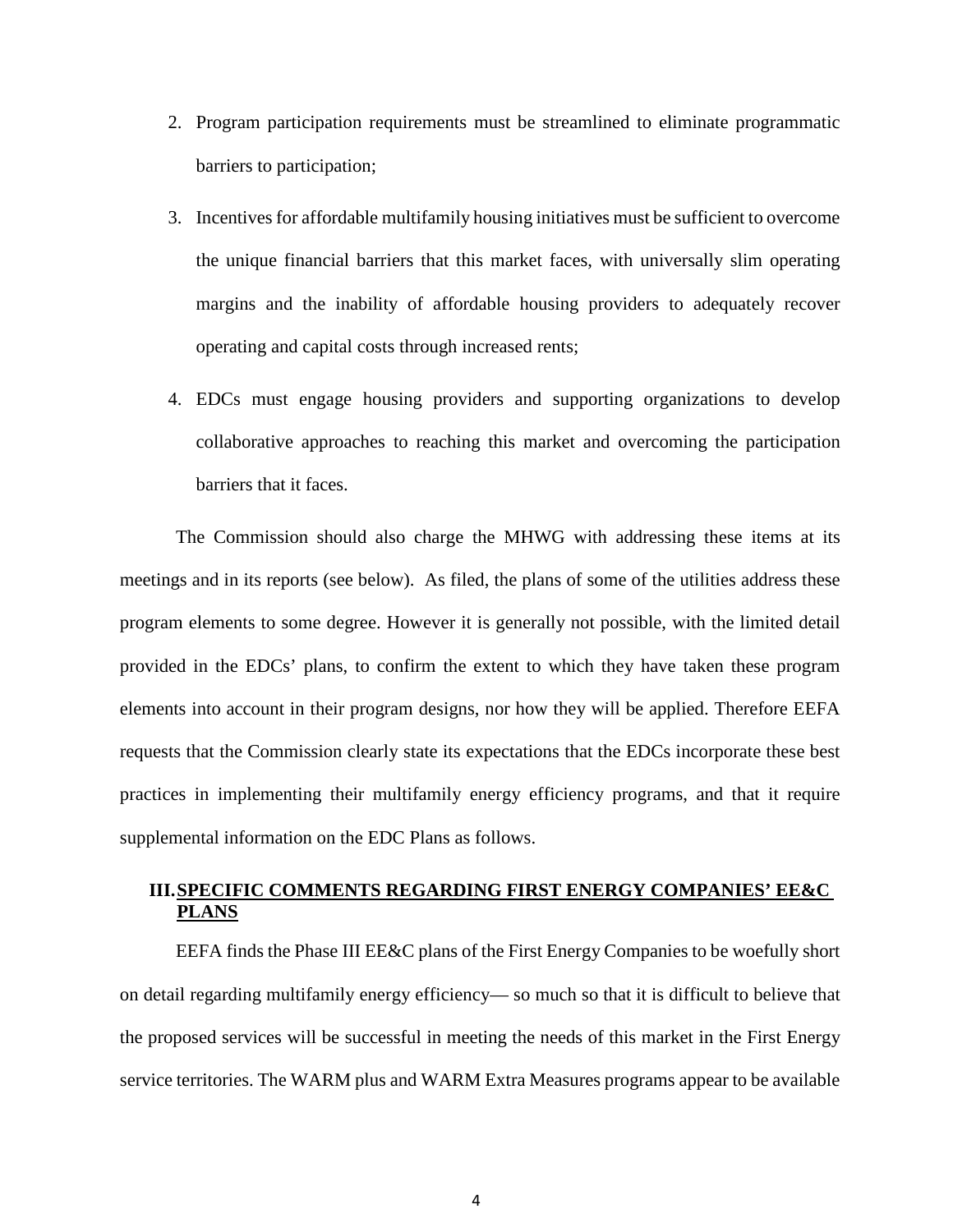to multifamily, but eligibility criteria are not spelled out, there is not an apparent marketing plan to multifamily properties, there is not a listing of the specific services available for multifamily properties, and there is no information on the portion of the overall program budgets and forecast savings that are expected to be devoted to multifamily projects. Additionally, the total portion of low income savings that is expected to come from WARM Plus and WARM Extra Measures is low— in the case of West Penn Power it is only 11% of the total forecast low income savings including both multifamily and single family. The same deficiencies in detail are found in the LILU Audit program, which in the case of West Penn Power is expected to provide less than 7% of the total low income savings including both multifamily and single family projects. In sum, less than 18% of the total low income savings are expected from these two programs, with an undisclosed portion coming from multifamily projects. EEFA requests the Commission to require more detail from the First Energy Companies as described in Section IV below, but in any event finds that it is highly unlikely that the Companies' offerings provide sufficient opportunity to address the needs of multifamily housing.

In contrast, West Penn expects 30% of the low income savings to come from energy efficiency kits, and 32% of the savings to come from behavior programs. The Commission articulated its views on over-reliance on measures of these types in the Final Implementation Order:

> The Commission also proposed the additional requirement that each EDC must obtain no less than 2% of their overall consumption reduction target exclusively from direct-installed low-income measures. Programs utilizing measures such as home energy reports, efficiency kits, giveaways at community events and all other non-low-income sector program savings (e.g., upstream lighting, rebates, etc.) would not count toward meeting the 2% consumption target. The Commission wanted to shift the focus for the low-income sector from indirect measures to those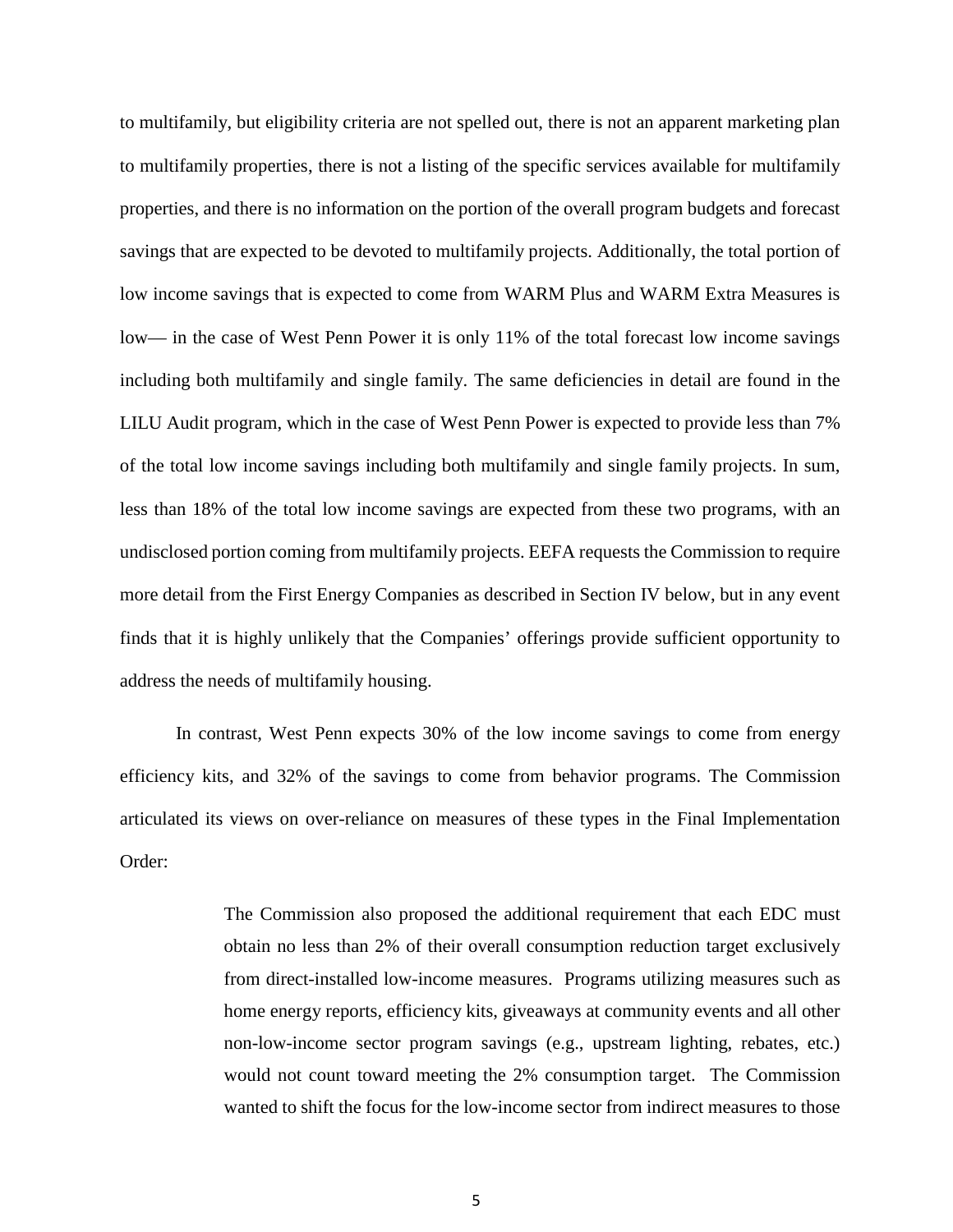directly-installed measures that will provide more of a whole-house and/or weatherization (e.g., insulation or air sealing) type of program emphasis. We expressed a belief that direct-installed measures typically have higher realization rates, are verifiable and represent a better investment of the low-income program dollars. [4](#page-5-0)

Multifamily concerns aside, the reliance of the First Energy Companies on kits and behavior programs to provide low income savings flies in the face of the Commission's preferred direction to increase the portion of direct installed measures for low income customers. The Commission further states:

> While the SWE's EE Potential Study data was insufficient to justify establishing a direct-install requirement, we nonetheless feel that the intent of our proposal was accurate.[5](#page-5-1)

## **IV.PLAN TRANSPARENCY AND DATA TRACKING AND REPORTING FOR MULTIFAMILY PROGRAMS**

EEFA requests that the Commission require the EDCs to provide supplements to their filed Phase III plans within 60 days to provide greater detail about proposed budgets and savings for the multifamily market. The lack of transparency in the EDC's plans has made it challenging for EEFA to ascertain critical aspects of planned multifamily implementation, without which it is not possible to determine the sufficiency of the EDC's proposed efforts. For example, PECO does not provide any breakdown of the scale of its expected investments or savings in discrete lowincome program areas. Similarly, the First Energy Companies provide no detail about how they will conduct outreach to engage multifamily housing owners, or what the specific eligibility criteria are for participation in the different low income programs. This information and more

<span id="page-5-0"></span> <sup>4</sup> Act 129 Phase III Implementation Order, pp. 62-63

<span id="page-5-1"></span><sup>5</sup> Act 129 Phase III Implementation Order, p. 70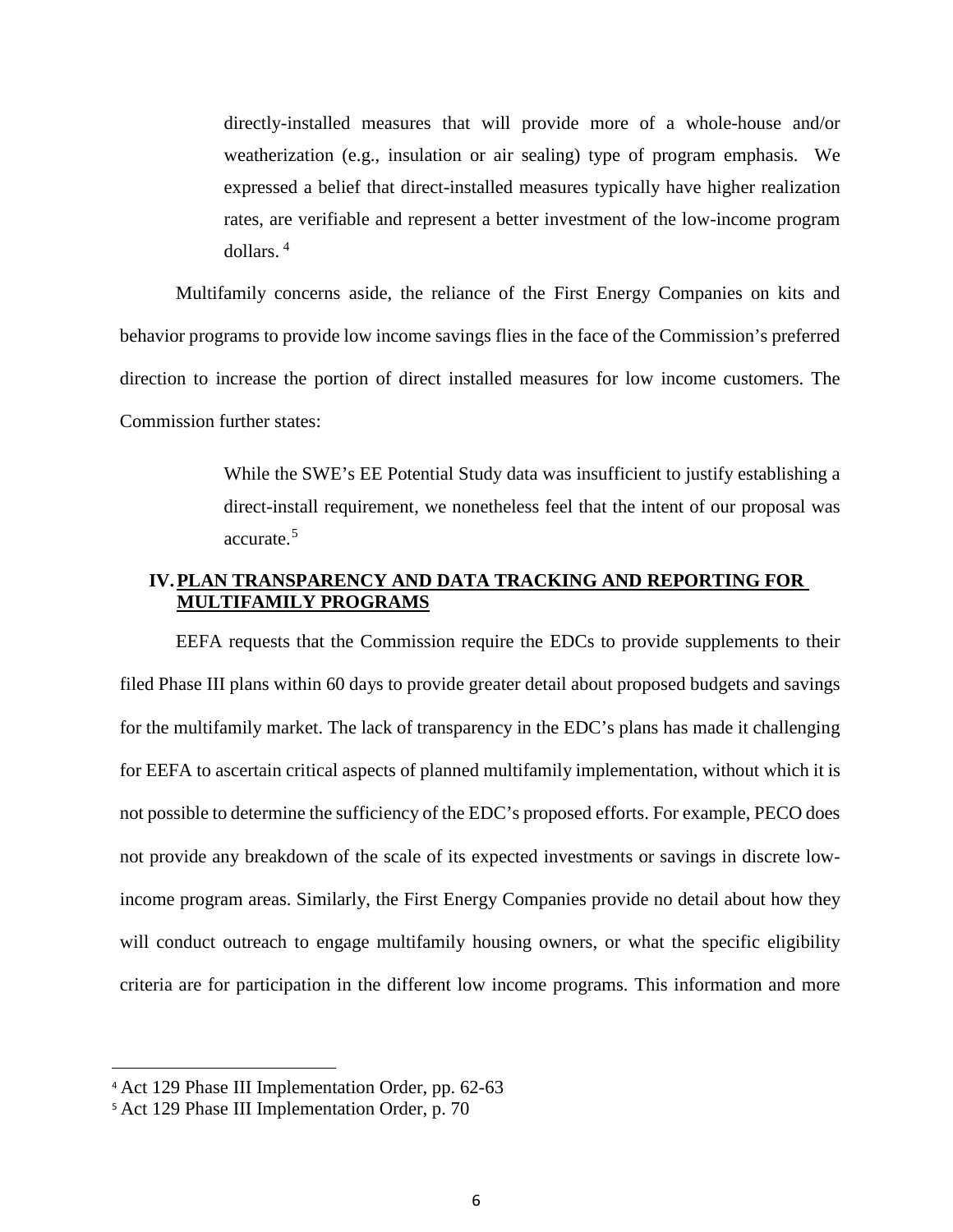should have been included in the EDCs original filings so that the Commission and stakeholders would be able to discern the EDCs' intent. A requirement for the EDCs to provide explicit multifamily planning data as supplements to their filed plans, and in the future for them to include these data in their primary filings would better serve all parties. The data which are largely unavailable in the EDC filings include, among others:

- Total budgets available for multifamily initiatives. These budgets may already be included as parts of other, more encompassing residential or C&I budgets but it is generally impossible to identify how much of each budget category is planned to contribute to multifamily projects, or what the total combined multifamily expenditures across all budgets are expected to be;
- Planned savings for multifamily programs, both within individual residential and C&I budgets and as a total of all these budget areas combined;
- Number of multifamily buildings and units which are expected to receive efficiency services, and the level of savings that are expected at the building and unit level;
- Magnitude of incentives available for multifamily measures and projects— both the portion of residential and C&I budgets that is expected to be committed for multifamily projects, and the percentage of total project costs that incentives are expected to offset;
- Outreach plans for engaging affordable housing providers and multifamily building owners and managers to ensure meaningful participation in this sector. Indeed, the Commission has previously directed the EDCs to engage with PHFA and affordable housing providers, but there is little discussion of how the EDCs will do this in the plans that they filed. EEFA requests the Commission to require the EDCs to file sufficiently detailed outreach and engagement plans to demonstrate how they will successfully enroll sufficient multifamily properties in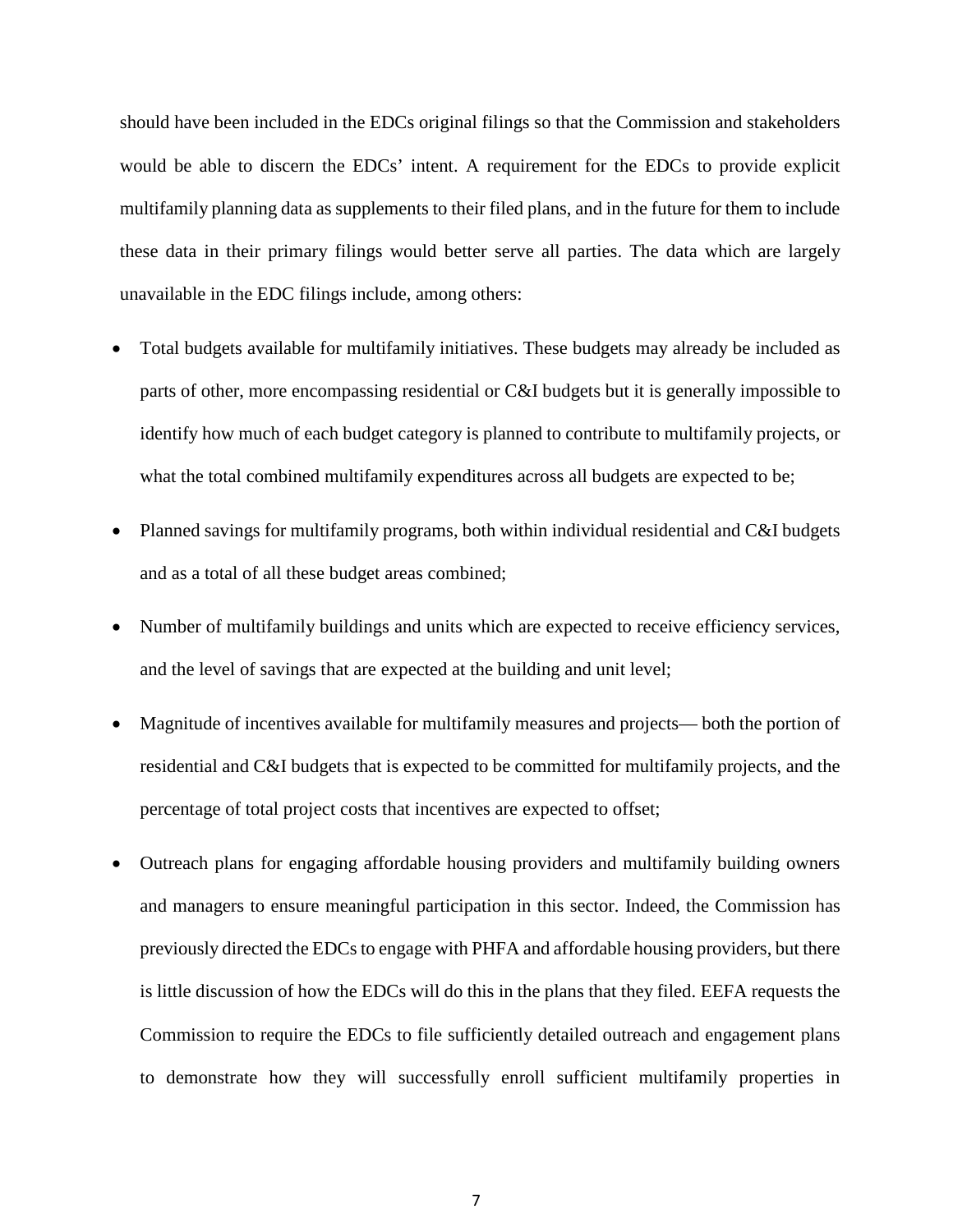comprehensive projects to assure that this underserved market is receiving equitable treatment under Act 129.

EEFA requests that the Commission order the First Energy Companies to provide these data within 60 days as a condition of plan approval, and that they be explicitly included in future plan updates and filings.

EEFA further recommends that the Commission initiate a process through which the Statewide Evaluator (SWE), working with input from stakeholders and EDCs, will, within 90 days, develop requirements for transparent data tracking and reporting for the EDCs' multifamily programs. Among other key data to be determined upon recommendation of the SWE, the EDCs should track and report both projections and actual results including number of projects completed, total units per project, number of units served per project, savings per unit and per project, utility cost and owner cost per unit and per project, the savings opportunities that have been identified and the actual measures that were installed, and so on. This process should be executed quickly to ensure that mechanisms are put in place early, so that data will be available in the EDCs' regular reporting from the outset of the Phase III program cycle. This will allow the Commission and interested stakeholders to assess the adequacy of the EDC multifamily efficiency efforts. Initiating multifamily reporting requirements will, along with an assessment of multifamily potential from the SWE, provide sufficient data for the Commission to determine the prudence of establishing specific multifamily savings carve-outs in future phases of Act 129 implementation.

#### **V. MULTIFAMILY HOUSING WORKING GROUP**

EEFA applauds the Commission for convening the MHWG, and is pleased to have participated in its initial meeting on December 16, 2015. EEFA welcomes the invitation from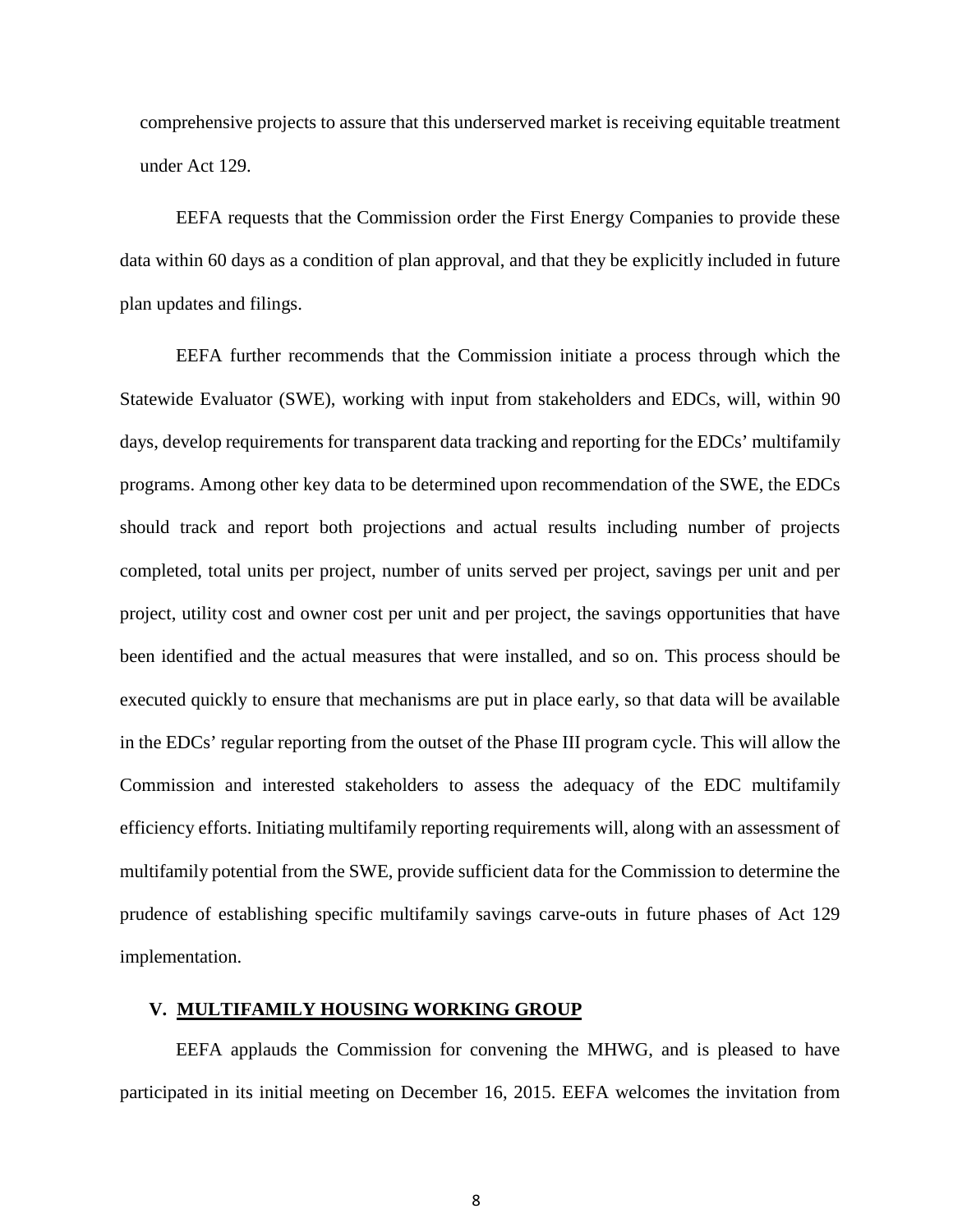several of the EDCs to engage with them directly in informal discussions regarding their multifamily programs, and looks forward both to those discussions and to future meetings of the MHWG. While acknowledging the Commission's decision that the EDCs are not obligated to incorporate any recommendations of the MHWG in the implementation of their programs, EEFA urges the Commission to require the MHWG to meet at least every three months in a format that encourages direct exchanges between participants, [6](#page-8-0) and to report on its progress to the Commission annually. EEFA suggests that a mandate to provide the Commission with a written report of its activities and findings will assure that the MHWG continues to receive sufficient attention from all parties to drive the development of specific recommendations to enhance the multifamily programs. Additionally, a written report will provide the Commission with important information on the successes of the multifamily programs, as well as the challenges they face. In concert with the enhanced multifamily data reporting that EEFA recommends and an assessment of multifamily potential developed by the SWE, this annual report of the MHWG will provide the Commission with the data it needs to assure that this market is being provided with sufficient energy efficiency opportunities. EEFA recommends that the report include:

- 1. A summary of activities for the year, including meeting schedules, agendas, and minutes;
- 2. A summary of progress on the four key program elements listed at pp. 3-4 above, and any other specific findings and recommendations for enhancement of multifamily energy efficiency services;

<span id="page-8-0"></span> <sup>6</sup> The initial MHWG meeting was held in a hearing room, with Staff at a table at the head of the audience and participants seats that all faced front. EEFA believes that modifying the physical arrangement of the room to facilitate direct exchanges between the participants would be more useful. This could be accomplished easily by arranging chairs in a conference table configuration.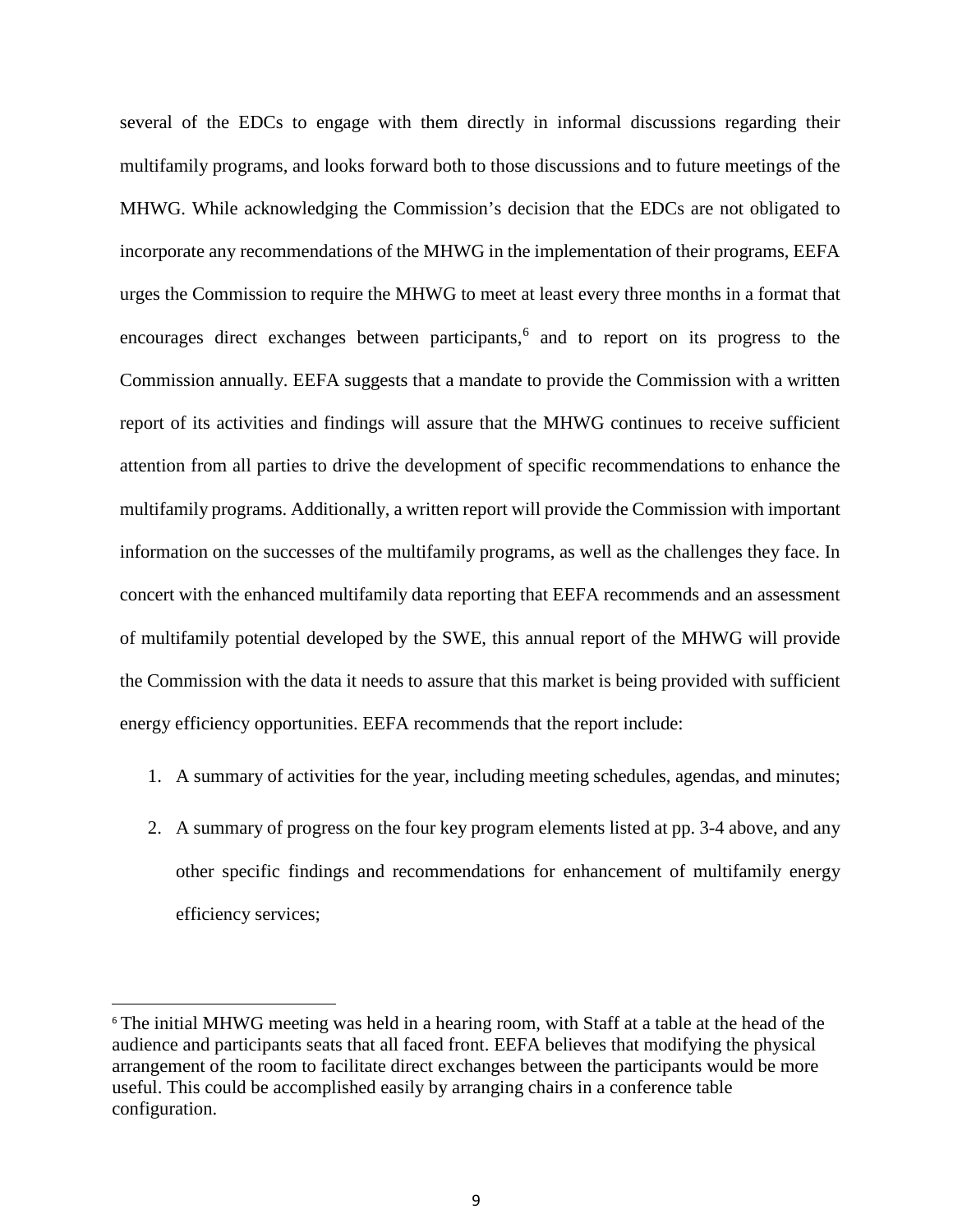3. Detail on how EDCs have incorporated or will incorporate MHWG recommendations to improve the implementation of their plans, or rationale for not incorporating recommendations where appropriate.

### **VI.CONCLUSION**

The EE&C Plans that the First Energy Companies have provided are woefully deficient in detail and substance regarding their multifamily programs. EEFA urges the Commission to require the First Energy Companies to provide the level of detail needed to allow a meaningful review of its proposals, and to assure that their Plans will include substantive opportunities for providers of multifamily housing for low-income Pennsylvanians to improve the energy efficiency of their buildings. Further, EEFA requests the Commission to initiate a process with the SWE to assure that multifamily data are tracked and reported adequately so that the Commission and stakeholders will be able to determine the extent to which services are meeting the opportunities and needs of those Pennsylvanians who live in multifamily dwellings. Lastly, EEFA asks that the Commission provide additional direction to the MHWG to assure that its work is carried out effectively and in a timely manner.

### **Respectfully submitted,**

#### */s/Sarah Ralich*

Energy & Construction Manager ACTION-Housing, Inc. 611 William Penn Place, Suite 800 Pittsburgh, PA 15219 (412) 281-2102 x 2054 [sralich@actionhousing.org](mailto:sralich@actionhousing.org)

#### */s/Todd Nedwick*

Housing and Energy Efficiency Policy Director National Housing Trust 1101 30th Street, NW, Ste. 100A Washington, D.C. 20007 (202) 333-8931